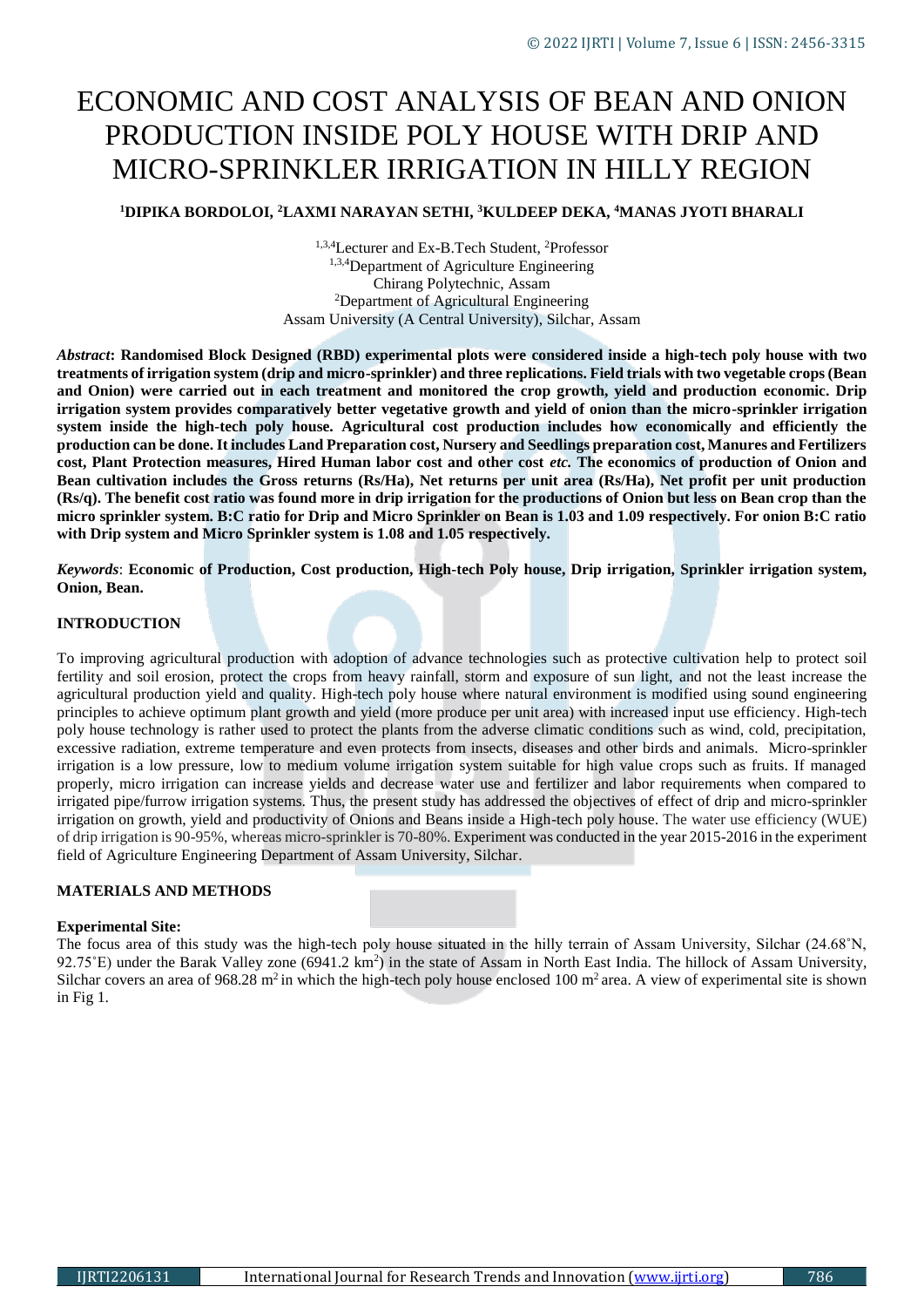

#### **Fig 1: Location of the experimental site**

#### **Selection of Crop Variety:**

Bean seeds of Pole type and Onion seeds of Nasik Dark red were selected inside the high-tech poly house with crop spacing of  $(45\times50)$ cm and $(10\times30)$ cm for Bean and Onion crop respectively. The duration of bean crop is 60-90 days and the schedule of plantation is January-February and the duration of onion crop is 130-175 days and the schedule of plantation is October-April.

#### **Layout of irrigation system:**

The experimental design of plots focused on two treatments one plot with drip irrigation system  $(T_1)$  and other with micro-sprinkler systems  $(T_2)$ . Each treatment was replicated thrice and for each replication 5 and 10 number of Bean and Onion plants was considered respectively. The drip irrigation system includes the main components such as water tank (1000 L) which is placed on roof top of 8 m above the ground surface, online drippers (4 L/h), laterals (12 mm diameter) and PVC main pipe (50 mm diameter) with control valve and flush valve. The micro-sprinkler irrigation system includes the main components such as pump (2HP) fitted with Water tank (1000 L), micro-sprinkler (10 L/h), laterals (16 mm diameter), mains (50 mm diameter), control valve and flush valve. The number and spacing of laterals, drippers and micro-sprinklers in each lateral was determined based on the crop to crop and row to row spacing.

## **High-tech poly house and its features**

High-tech poly houses are basically naturally ventilated climate controlled and have a variety of applications, the majority being, growing of vegetables, floriculture and planting material acclimatization, fruit crop growing for export market. The high-tech poly house generally reflects back about 43% of the net solar radiation incident upon it allowing the transmittance of the "photo synthetically active solar radiation" in the range of 400-700 nm (Nanometer) wave length. The sunlight admitted to the protected environment is absorbed by the crops, floor, and other objects. So, a high-tech poly house situated in the aforementioned study site was selected for the present study (Figure 3.2).In the existing high-tech poly house, two types of irrigation systems such as drip and micro-sprinkler irrigation systems are available. It is a high cost structure of about Rs.2,23,000 and has been selected to carry out the experiment.



Figure 2: A view of high-tech poly house selected for study site

#### **Yield Parameter**

Yield parameters such as number of fruits and fruit weight per plant of Bean in each replication were also monitored at the time of flowering. For Onion, yield parameters such as bulb weight per plant of Onion monitored at the time of harvesting.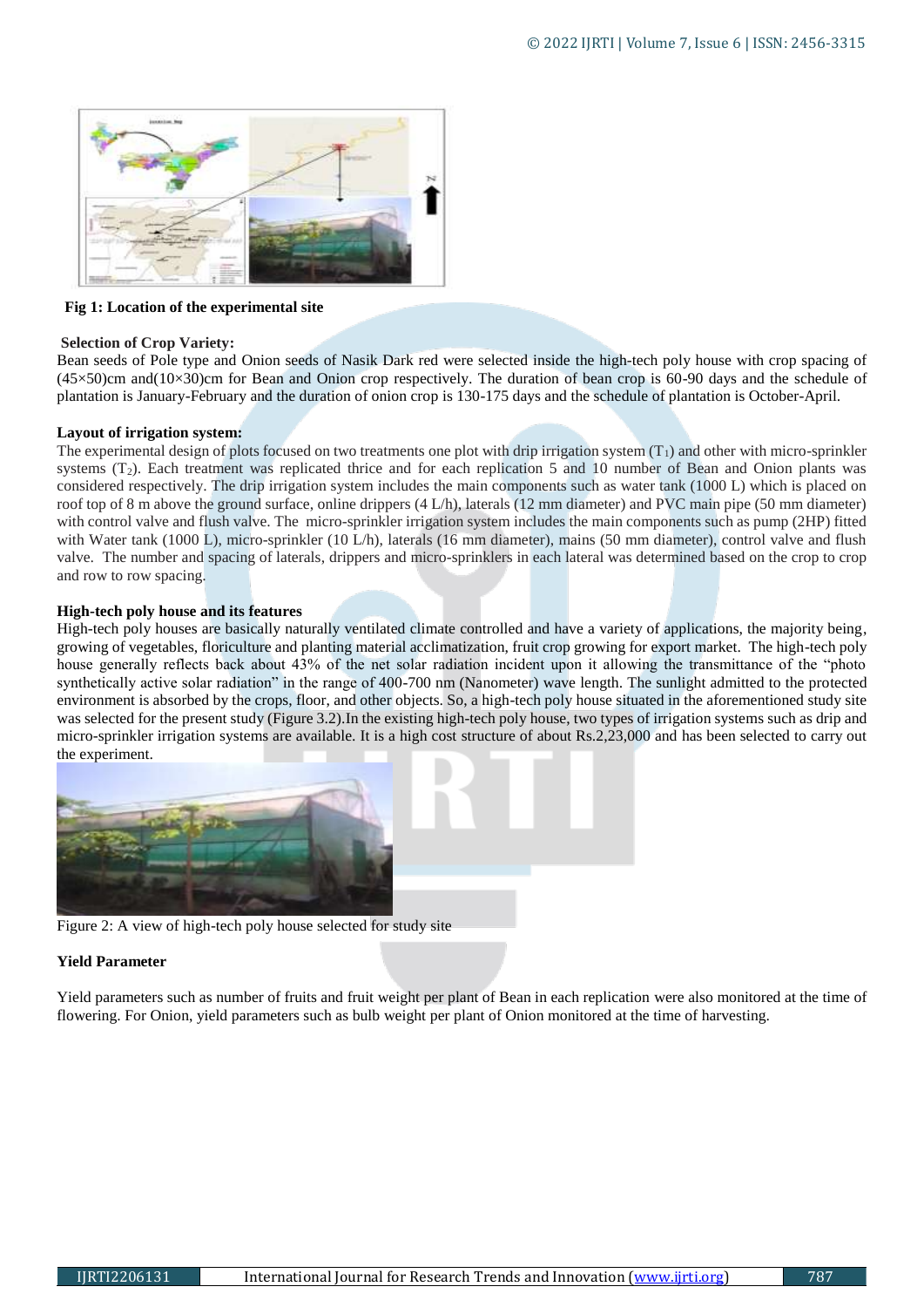

**Fig 3: A view of study of Bean crop treatments** 



**Fig 4: A view of study site of Onion crop treatments**

# **Cost of production and Economics of production:**

In response to a shift toward specialization and mechanization during the  $20<sup>th</sup>$  century, there has been momentum on the part of a vocal contingent of consumers, producers, researchers, and policy makers who call for a transition toward a new model of agriculture.

# **Cost of production:**

Agricultural production economics includes how economically and efficiently the production can be done. It includes the following: Land Preparation cost: Land preparation operations must be related to prevailing site conditions and must be cost-effective since these initial costs are compounded over an extended period.

Nursery and Seedlings preparation cost: It includes all the seed cost, shading, soil arrangement.

 Manures and Fertilizers cost: It depends upon the amount of fertilizer used in the seedbed preparation and the market price of this manures at present time.

 Cost involved in Plant Protection measures: Amount of cost involved in the plant protection measures of the damages of the plant and insecticides and pesticides cost for prevention of insect and diseases of the plant.

 Hired Human labor cost: Labour inputs were employed for operations of levelling, sowing and inter-culturing, application of fertilizer harvesting, weeding and picking.

- Polyhouse set up cost: It is calculated total polyhouse area divided by area of treatment.
- Irrigation Cost: Irrigation cost per ha converted to treatment plot size

# **Economics of production**

The economics of production of Onion and Bean cultivation includes the following components:-

- Gross returns (Rs/Ha) It is calculated as the average yield of crop in q/ha multiplied by the average price received from market in Rs/q.
- Net returns per unit area (Rs/Ha) It is the difference between the gross returns (Rs/Ha) to the cost of cultivation (Rs/Ha).

Net profit per unit production  $(Rs/q)$  – It is the difference between the average price received  $(Rs/q)$  to the average cost of production (Rs/q).

# **RESULTS AND DISCUSSIONS**

# **Effects on Yield of Bean**

The replication wise average yield per hectare in treatment (T-2) recorded highest yield (446.60 kg) per plot, this treatment statistically significantly superior over the other treatment (T-1). The lowest yield (422 kg) per plot found the treatment (T-1) as shown on table 2. The maximum yield in treatment T-2 was due to enough water available the crops producing high value crops.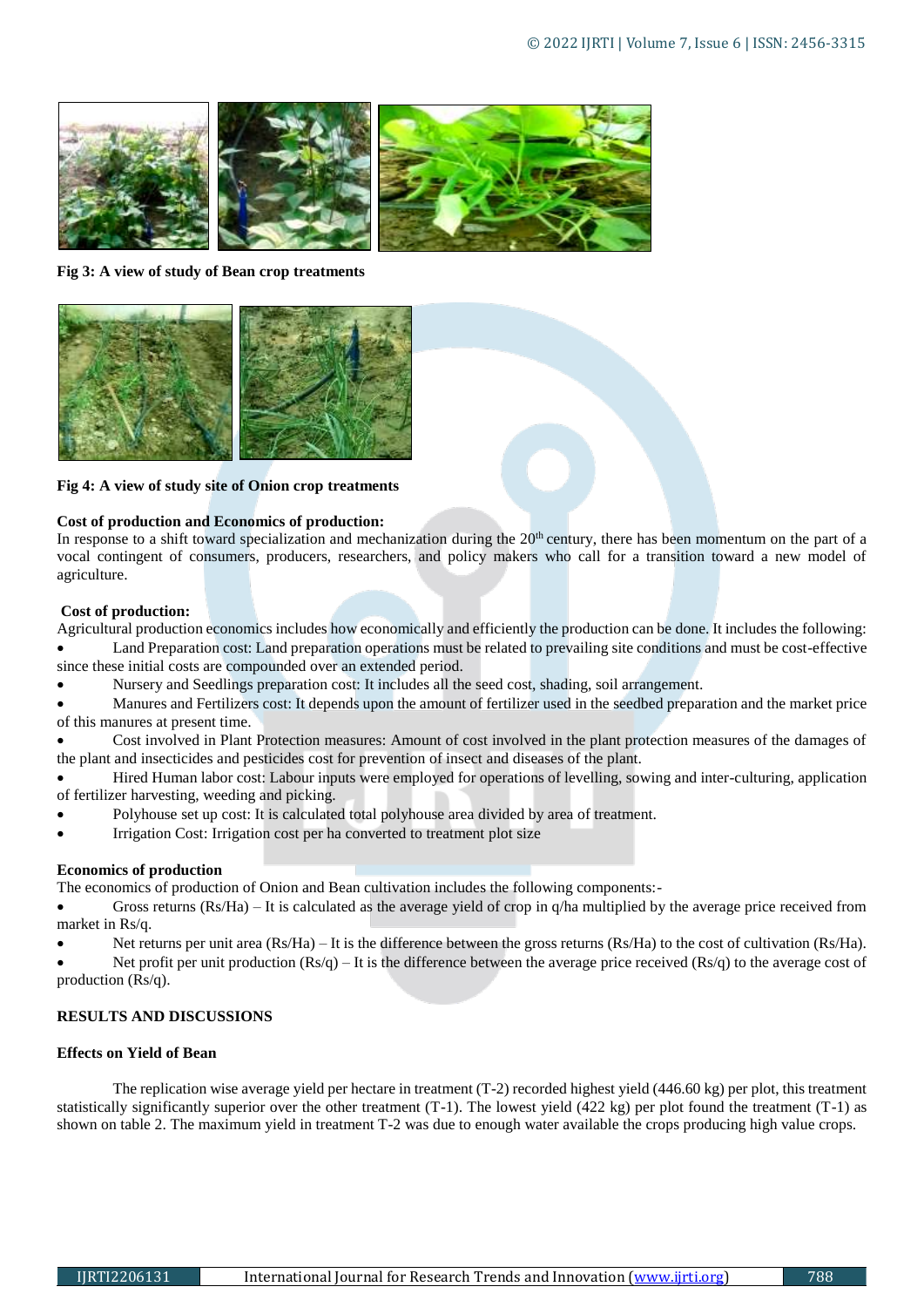| <b>Treatments</b> | Replication wise yield (kg) |                |                | Yield                 |
|-------------------|-----------------------------|----------------|----------------|-----------------------|
|                   | per plot                    |                |                | (kg <sub>p</sub> lot) |
|                   | R1                          | R <sub>2</sub> | R <sub>3</sub> |                       |
| Treatment-1       | 2.01                        | . 44           | 1.30           | 4.75                  |
| Treatment-2       | $\sim$ 10 $-$               | 1.56           | 1.36           | 5.02                  |

## **Table 1: Replication wise average yield per plot**

## **Effects on Yield of Onion**

Replication wise average yield per hectare was found more in treatment T-1 (0.918kg/plot), and the lowest yield (0.894kg/plot) found in treatment T-2. The maximum yield in treatment T-1 was due to large sized of bud and increased vegetative growth which might have increased the synthesis of carbohydrates which ultimately promoted greater growth and yield as shown on table 2. Thus it shows that drip irrigated plot is more productive than micro-sprinkler irrigated plot.

## **Table 2: Replication wise average yield of Onion per plot**

| Treatments  | Replication wise yield (kg) | Yield          |                |                       |
|-------------|-----------------------------|----------------|----------------|-----------------------|
|             | per plot                    |                |                | (kg <sub>p</sub> lot) |
|             | R <sub>1</sub>              | R <sub>2</sub> | R <sub>3</sub> |                       |
| Treatment-1 | 0.302                       | 0.306          | 0.310          | 0.918                 |
| Treatment-2 | 292                         | 299            | .303           | 0.894                 |

# **Cost of production for Bean and Onion:**

The agricultural production economics of Bean and Onion crops were estimated considering the different components of cost of production and presented in Table 3. The unit cost for each component were collected and used for analysis of production cost. The cost of production does not include the cost for erection of high-tech poly house structures and the cost involved in setting up of drip and micro-sprinkler irrigation system.

**Table 3: Cost of production of Bean and Onion crop in each treatment in high-tech poly house with Drip and Micro-Sprinkler**

| эргіпкіег                                       |                                        |                                         |                                          |                                          |                                       |
|-------------------------------------------------|----------------------------------------|-----------------------------------------|------------------------------------------|------------------------------------------|---------------------------------------|
| Components                                      | Cost of Production<br>of Bean in $T-1$ | Cost of<br>Production of<br>Bean in T-2 | Components                               | Cost of<br>Production of<br>Onion in T-1 | Cost of Production of<br>Onion in T-2 |
| Land Preparation                                | 25.00                                  | 25.00                                   | Land<br>Preparation                      | 20.00                                    | 20.00                                 |
| Nursery/Seedling<br>S                           | 10.000                                 | 10.00                                   | Nursery/Seedlin<br>gs                    | 10.00                                    | 10.00                                 |
| Manures and<br><b>Fertilizers</b>               | 25.00                                  | 25.00                                   | Manures and<br>Fertilizers               | 10.00                                    | 10.00                                 |
| Hired Human<br>Labour                           | 100.00                                 | 100.00                                  | <b>Hired Human</b><br>Labour             | 20.00                                    | 20.00                                 |
| <b>Land Revenue</b>                             | 25.00                                  | 25.00                                   | <b>Land Revenue</b>                      | 25.00                                    | 25.00                                 |
| <b>Total Cost for</b><br>$7.5 \text{ m}^2$ Area | 185.00                                 | 185.00                                  | Total Cost for<br>$7.5 \text{ m}^2$ Area | 85.00                                    | 85.00                                 |
| Total Cost in<br>Rs./ha                         | 2,46,666.00                            | 2,46,666.00                             | Total Cost in<br>Rs./ha                  | 1,13,333.00                              | 1,13,333.00                           |

# **Economics of Vegetables Production:**

Economic analysis was carried out considering the investment, operation and production costs and the results are presented in Table 4, for both the crop. As the production cost values differs in different treatments the gross return (Rs/ha), net return per unit area (Rs/ha) and B:C ratio values were found significantly higher in treatment-2 followed by Treatment-1for Bean crop and higher in treatment-1 followed by treatment-2 for onion crop. According to economical evaluation, considering the selling price (Rs/kg) same for two treatments for both the crops, the maximum gross and net return per unit area (Rs/ha) was found for Bean Rs.2,53,600; Rs.6,934 (T-1) and Rs.2,68,053; Rs.21387 (T-2) respectively and for Onion crop maximum gross and net return per unit area (Rs/ha) obtained as Rs.1,22,400; Rs.9,067 (T-1) and Rs.1,19,200; Rs.5,867 (T-2). The benefit cost ratio was found more in drip irrigation for the productions of Onion but less on Bean crop than the micro sprinkler system. B:C ratio for Drip and Micro Sprinkler on Bean is 1.03 and 1.09 respectively. For onion B:C ratio with Drip system and Micro Sprinkler system is 1.08 and 1.05 respectively.